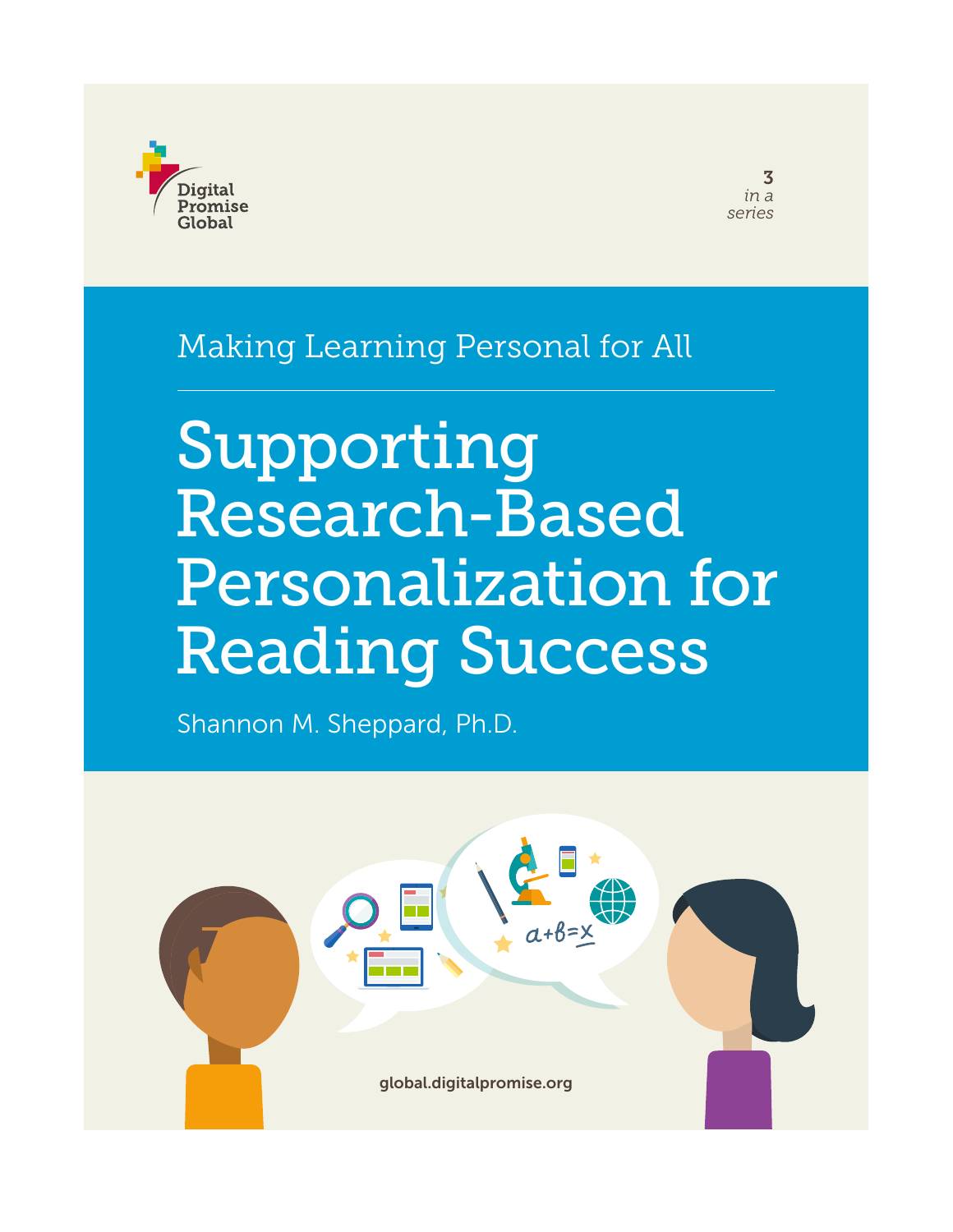# **Overview**

To meet the growth in learner diversity in today's classroom, a new paradigm for improving the precision and accuracy of "personalization" is critical to address the needs of students who are held back by traditional pathways designed for the mythical "average" learner.

In response to this challenge, Digital Promise Global has embarked on a multi-year initiative, Learner Positioning Systems™ (LPS). The culmination of two years of systematic literature review and framework development, [the LPS website](http://lps.digitalpromiseglobal.org) is a free, open-source digital resource presenting the research behind the Learner Factors ("Factors") that most impact learner variability. These Factors are the aspects of each of us that affect how we learn best, such as our working memory and social supports. The LPS app translates the Factor research into actionable educational product design and curriculum strategies for developers and educators to support research-based personalization for the full diversity of learners.

This paper provides an overview of the research behind LPS's first area of focus, K-3 Reading. Beginning with the common standards used to evaluate reading success, the paper then details each area of LPS's K-3 Reading research and identifies the specific Factors with links to full annotated bibliographies for each. Finally, this paper explores interactions among Factors to highlight the complexity inherent in each person's individual learning path.  $\blacksquare$ 

# Understanding the K-3 Reading Learner Model

The first research focus, or "Learner Model," in the LPS project focuses on the combination of Factors that influence how students learn to read. Reading comprehension is remarkably complicated and requires the rapid coordination of a complex set of processes, including:

#### Recognizing letters in a word and sounds formed by those combined letters;

Mapping the visual form of the written word to the stored meaning of that word in the brain;

Determining how a word fits into the structure of the sentence and how the sentence fits into the context of the passage; and

Integrating all of the information in the text with background knowledge to fully understand the meaning.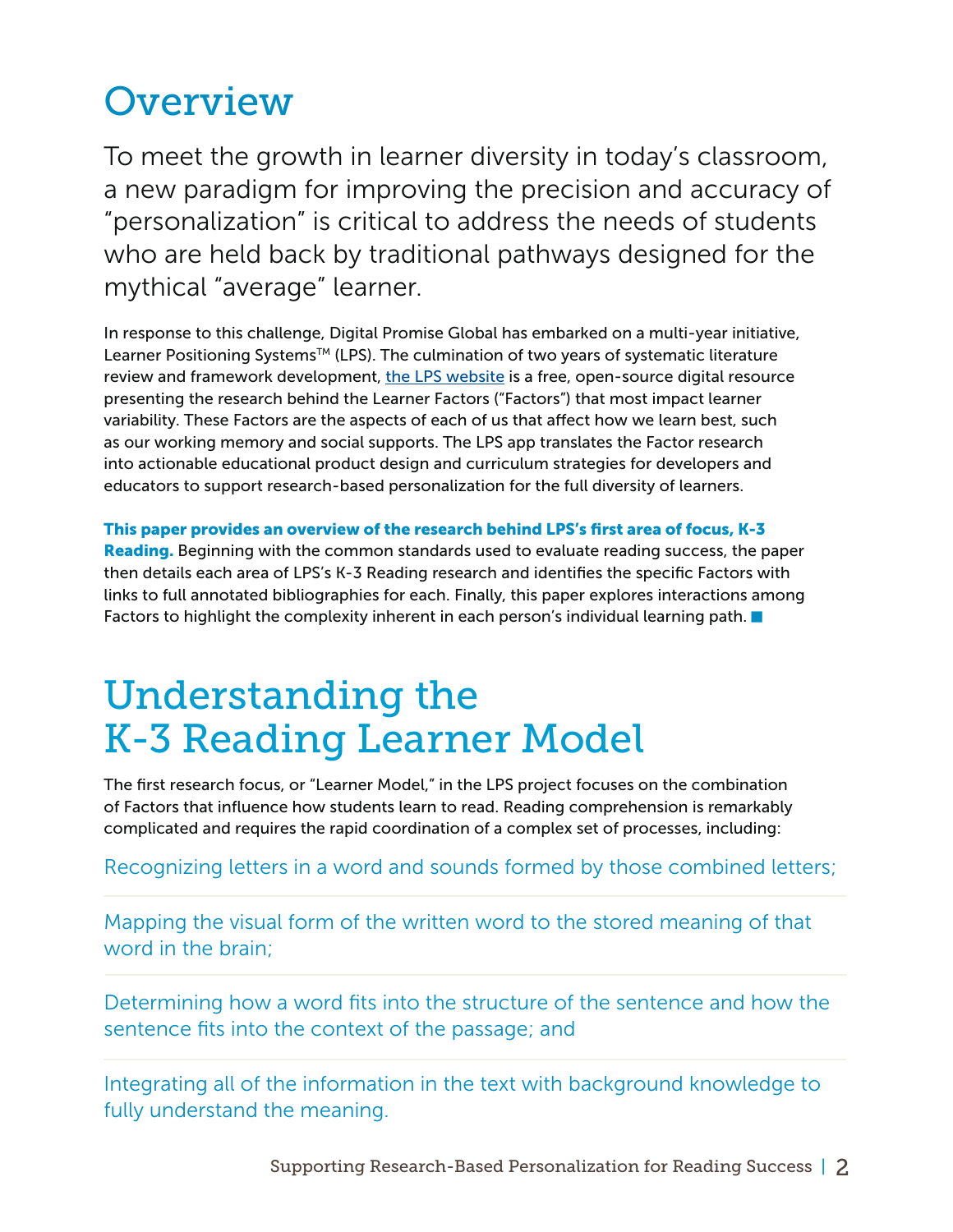To try to understand what Factors underlie these many processes, the LPS research team used a multifaceted approach combining research from these different fields of learning science:

- Language and Literacy;
- **•** Cognition;
- Social Emotional Learning (SEL); and
- **Student Biographical Background.**

Studies included in the research review used a wide variety of research methods,

including studies conducted in schools and studies conducted in research laboratories using neuroimaging and computer-based experimental techniques. By reviewing studies across multiple research disciplines, the team captured a comprehensive view of the current literacy research. An advisory board of leading learning scientists and practitioners provides ongoing review to incorporate new research and suggestions for improvement in the Learner Model.

Using a rigorous selection process ([described](https://docs.google.com/document/d/1pe6cbArBmHk51nywk8s3bRxlPgwsRnmU9glknmkdIiQ/edit?usp=sharing)  [in detail here\)](https://docs.google.com/document/d/1pe6cbArBmHk51nywk8s3bRxlPgwsRnmU9glknmkdIiQ/edit?usp=sharing), 34 Factors were identified within the areas that current research shows as critical for K-3 reading development.

| Language                                                                                                                                      | <b>Cognition</b>                                                                                            | <b>Social Emotional</b>    | <b>Student Background</b>                                                                                                               |
|-----------------------------------------------------------------------------------------------------------------------------------------------|-------------------------------------------------------------------------------------------------------------|----------------------------|-----------------------------------------------------------------------------------------------------------------------------------------|
| and Literacy                                                                                                                                  |                                                                                                             | <b>Learning (SEL)</b>      | <b>Information</b>                                                                                                                      |
| <b>Alphabet Knowledge</b>                                                                                                                     | <b>Attention</b>                                                                                            | <b>Emotion</b>             | Hearing                                                                                                                                 |
| <b>Background Knowledge</b>                                                                                                                   | <b>Auditory Processing</b>                                                                                  | <b>Motivation</b>          | Home Literacy                                                                                                                           |
| Decoding                                                                                                                                      | <b>Inhibition</b>                                                                                           | Self-Regulation            | Environment                                                                                                                             |
| <b>Morphological Awareness</b>                                                                                                                | <b>Long-term Memory</b>                                                                                     | Social Awareness and       | <b>Physical Fitness</b>                                                                                                                 |
| <b>Narrative Skills</b>                                                                                                                       | <b>Sensory Integration</b>                                                                                  | <b>Relationship Skills</b> | <b>Primary Language</b>                                                                                                                 |
| <b>Phonological Awareness</b><br><b>Print Awareness</b><br><b>Sight Recognition</b><br>Syntax<br><b>Verbal Reasoning</b><br><b>Vocabulary</b> | <b>Short-term Memory</b><br><b>Speed of Processing</b><br><b>Visual Processing</b><br><b>Working Memory</b> |                            | Safety – Physical & Mental<br><b>Sleep</b><br><b>Social Supports</b><br>Socioeconomic<br>Status (SES)<br><b>Trauma</b><br><b>Vision</b> |

K-3 Reading Development Factors *Select a factor to see annotated bibliographies at [digitalpromise.org](http://digitalpromise.org/initiative/learner-positioning-systems/k3-literacy-bibliography/).*

The [LPS website](http://lps.digitalpromise.org) contains a description of each Factor and its influence on reading, as well as which Factors interact with others to affect learning to read. These Factors are then linked to research-based instructional strategies that also provide guidance for product developers.

Through this synthesis of the current research, the LPS team hopes to help curriculum designers and edtech developers gain an even more complete picture of how each individual student learns essential reading skills.

For example, if a developer wants to create a product to improve Decoding skills, it is critical they also understand the Factors that affect Decoding, such as Working Memory and Phonological Awareness. Using LPS's suggested design features and strategies, they can develop features that support the variability across all of the skills needed for Decoding that is inherent in the full diversity of learners.  $\blacksquare$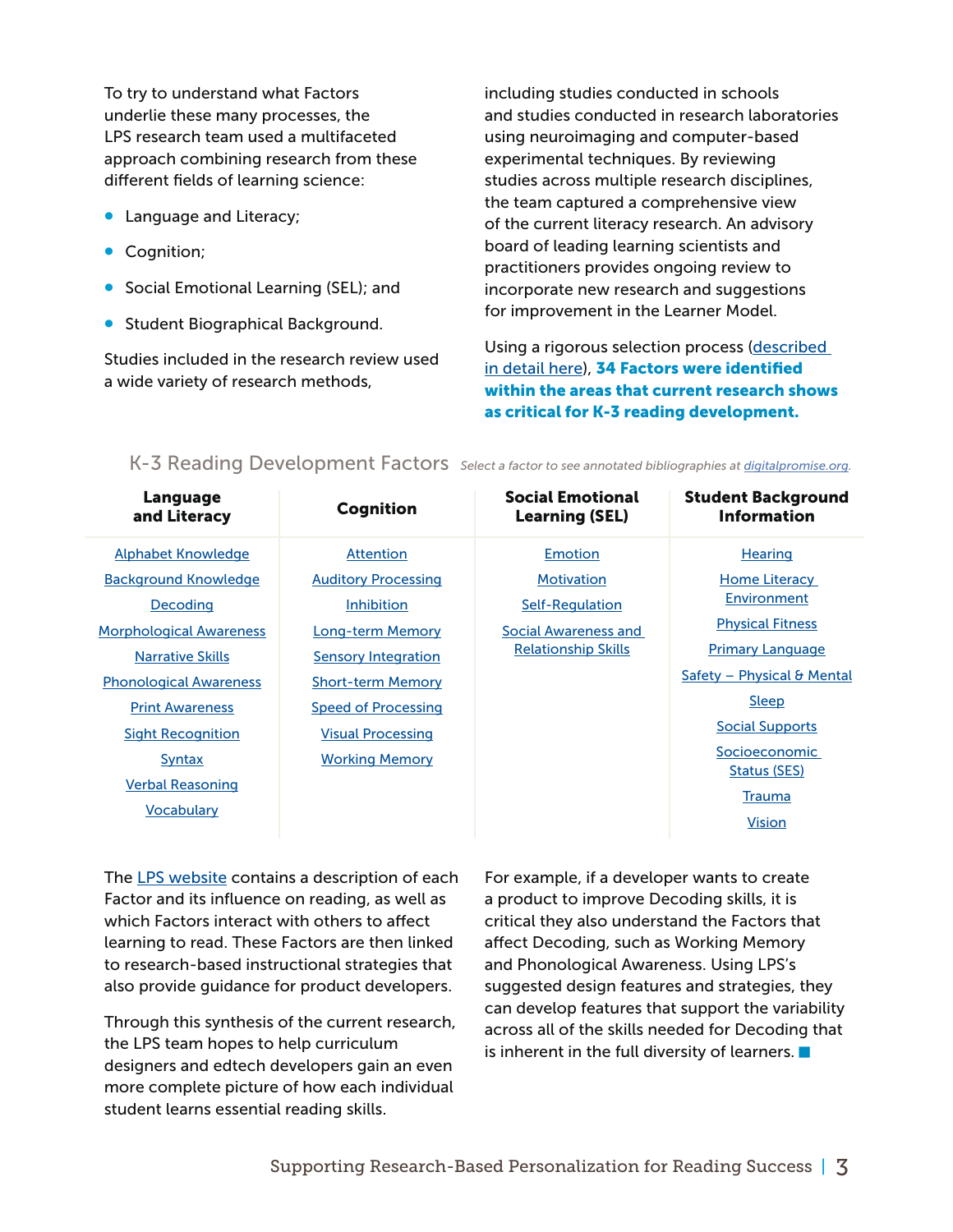# What Makes a Successful Reader?

Reading comprehension is the goal. When synthesizing the current literacy and learning science research, we focused on the path students take to become confident readers, from their early language experiences, through decoding and fluency, and ultimately to comprehension.

Children's early language experiences are an essential first step toward literacy. This exposure to oral language helps train the brain to process language quickly and efficiently, as well as helps build vocabulary. Children benefit when parents and caregivers provide rich language input by speaking to them frequently, using a wide vocabulary.<sup>1</sup> Children start to learn oral language through this early exposure, setting the stage for learning to read.<sup>2</sup>

Decoding is the bridge between oral language and reading. Decoding skills allow learners to sound out words by understanding how letters correspond to speech sounds. Decoding is particularly important when first learning to read because it allows students to correctly sound out the written forms of words so they can properly match the written word with words they know from their early language experiences.<sup>3</sup> Learners with good decoding skills will also be able to more easily sound out more complex and unfamiliar words and therefore can tackle more complex texts.



#### Decoding Factor Map

Eventually, readers with good decoding skills will advance from having to decode most words to easily recognizing many words by sight. This supports reading fluency –the ability to read quickly, accurately, and expressively. Fluent readers can rapidly read text with few mistakes while using correct intonation and stress (e.g., correctly using pitch to distinguish between a statement and a question).4

Once children become more fluent readers, they can focus more on reading comprehension than decoding.<sup>5</sup> Comprehension, or readers understanding the texts they read, is the goal of literacy education. Ultimately, students are able to incorporate their knowledge of vocabulary with their background knowledge to be able to infer and comprehend the complete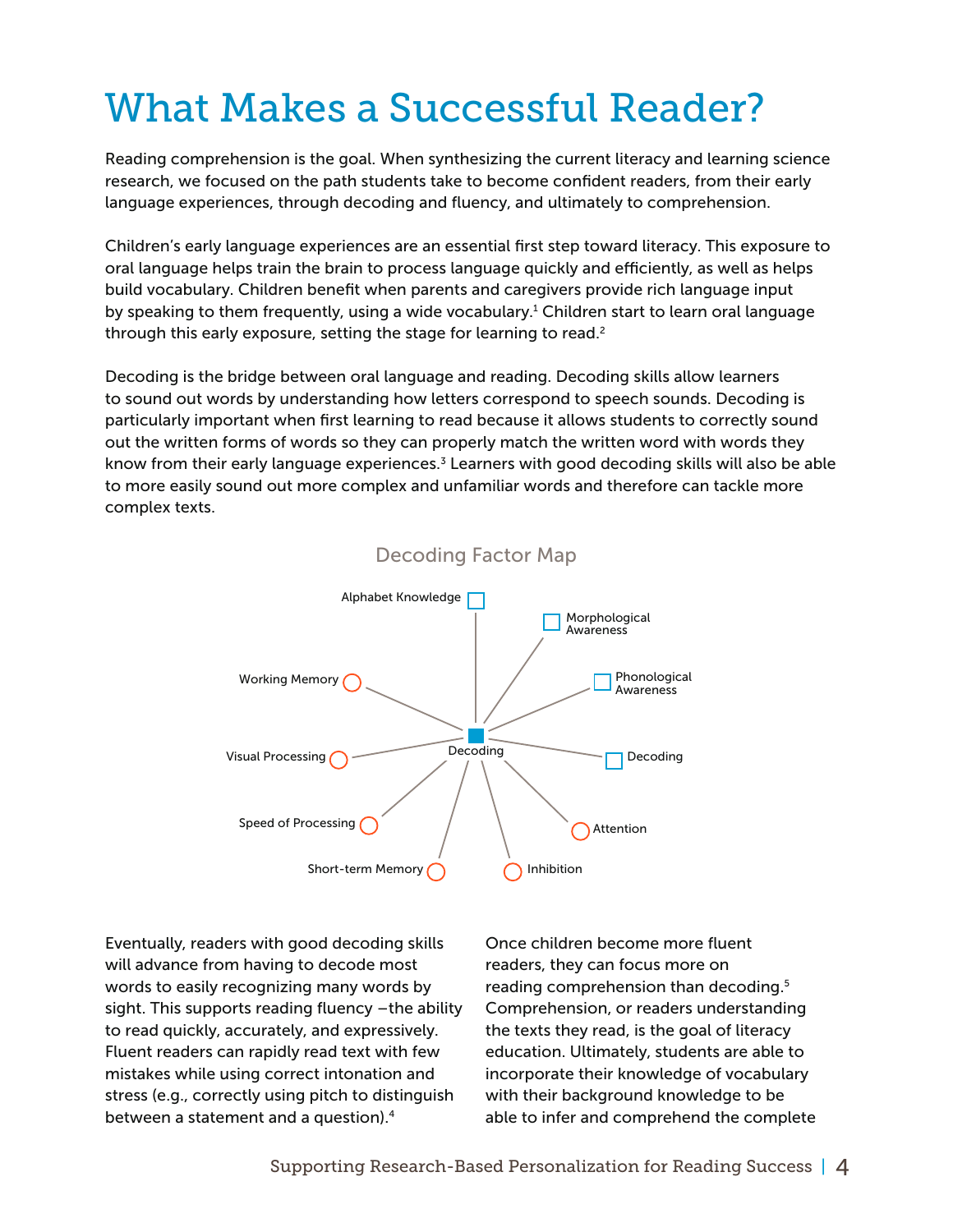meaning of a text.<sup>6</sup> Reading comprehension then grows more complex as students are able to read increasingly sophisticated texts.

While this pathway from developing decoding abilities to comprehending complex texts has skills that follow one upon the other, it is not a simple linear process. Rather, this process can be conceptualized more as an interwoven lattice where language, literacy, cognitive, social, and other environmental factors all interact and develop in a reciprocal manner.7 In this lattice, literacy skills support the development of social-cognitive skills and, in turn, social-cognitive skills support the growth of literacy skills. Initially, there is more emphasis on decoding, and as literacy and social-cognitive skills evolve, the emphasis becomes more focused on comprehension.

In this way, the skills that underlie early language experiences and lead to decoding, fluency, and comprehension are formed through intricate interactions among the different Factors in the research areas of literacy and language, cognition, SEL, and biographical background. We will now dive deeper into the current research within these four areas.

### What Impacts a Learner's Path to Becoming a Confident Reader?

Despite advances in personalized learning in recent years, there is clearly more work to be done. Inherent in the concept of personalization is that we can only personalize based on what we know about learners.

### Language and Literacy

In the current language and literacy research, an important distinction is made between oral language and text-based literacy skills. Humans have had the ability to communicate using spoken language for tens of thousands of years. However, only recently has the majority of the world's population become literate, with the worldwide literacy rate increasing from 12 percent in 1820<sup>8</sup> to over 80 percent today<sup>9</sup>. Additionally, children typically learn their native spoken language without formal instruction; however, explicit instruction is imperative for learning to read.

While spoken and written language skills can seem separate in this historical view, in reality, they influence one another in complicated ways. Through the LPS project, we have attempted to capture the many interactions that occur within this large research area.

We identified seven major oral language Factors that contribute to children's ability to comprehend and produce spoken language, and four major text-based Factors.

> Language and Literacy Factors *Select a factor to see annotated bibliographies at [digitalpromise.org](http://digitalpromise.org/initiative/learner-positioning-systems/k3-literacy-bibliography/).*

| <b>Oral Language Factors</b> | <b>Text-based Factors</b> |  |
|------------------------------|---------------------------|--|
| <b>Background Knowledge</b>  | Alphabet Knowledge        |  |
| Morphological                | Decoding                  |  |
| Awareness                    | <b>Print Awareness</b>    |  |
| Narrative Skills             | <b>Sight Recognition</b>  |  |
| Phonological                 |                           |  |
| Awareness                    |                           |  |
| <b>Syntax</b>                |                           |  |
| Verbal Reasoning             |                           |  |
| Vocabularv                   |                           |  |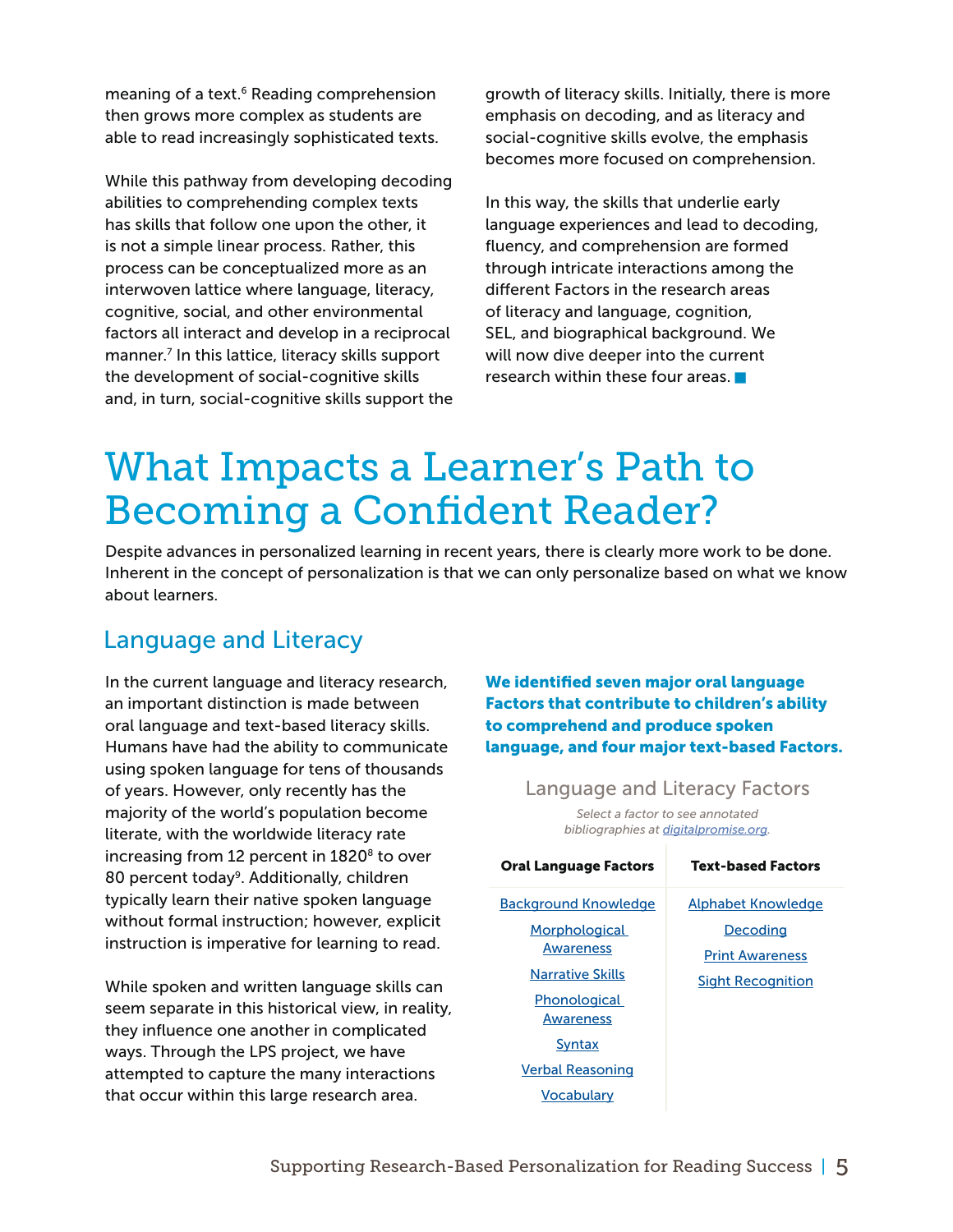#### Connections between Decoding and Alphabet Knowledge



As briefly discussed above, one of the most influential Factors impacting language and literacy is Decoding, or the ability to properly sound out words by applying knowledge of relationships between letters and speech sounds. Decoding and its counterpart encoding (or spelling) also include understanding letter patterns that form certain syllables and sounds (e.g., the letter "c" can indicate a /k/ sound in "cat" or an /s/ sound in "mice").

Thus, strong Decoding skills rely on both Alphabet Knowledge (being able to recognize letters of the alphabet) and Phonological Awareness (knowledge of and ability to manipulate the smallest units of sounds in speech, such as /r/ and /l/), as well as the rules about how letters and sound connect (phonics). When students develop strong Decoding skills, they are able to read increasingly complex words, which leads to better fluency and comprehension.

### **Cognition**

Cognitive skills are fundamental brain-based processes that make it possible for us to perceive information in our environment; pay attention to the environment while ignoring irrelevant information; store information in our brain to be recalled at a later time; and reason and think.

These basic cognitive abilities support the development of the language and literacy skills that allow us to learn language and how to read.

Based on currently available research, we identified nine major cognitive Factors essential to K-3 Reading.

#### Major Cognitive Factors

*Select a factor to see annotated bibliographies at [digitalpromise.org](http://digitalpromise.org/initiative/learner-positioning-systems/k3-literacy-bibliography/).*

**[Attention](http://digitalpromise.org/initiative/learner-positioning-systems/k3-literacy-bibliography/cognition/#attention)** [Auditory Processing](http://digitalpromise.org/initiative/learner-positioning-systems/k3-literacy-bibliography/cognition/#auditory-processing) [Inhibition](http://digitalpromise.org/initiative/learner-positioning-systems/k3-literacy-bibliography/cognition/#inhibition)

[Long-term Memory](http://digitalpromise.org/initiative/learner-positioning-systems/k3-literacy-bibliography/cognition/#ltm) [Sensory Integration](http://digitalpromise.org/initiative/learner-positioning-systems/k3-literacy-bibliography/cognition/#sensory-integration) [Short-term Memory](http://digitalpromise.org/initiative/learner-positioning-systems/k3-literacy-bibliography/cognition/#stm) [Speed of Processing](http://digitalpromise.org/initiative/learner-positioning-systems/k3-literacy-bibliography/cognition/#speed-of-processing) [Visual Processing](http://digitalpromise.org/initiative/learner-positioning-systems/k3-literacy-bibliography/cognition/#visual-processing) [Working Memory](http://digitalpromise.org/initiative/learner-positioning-systems/k3-literacy-bibliography/cognition/#working-memory)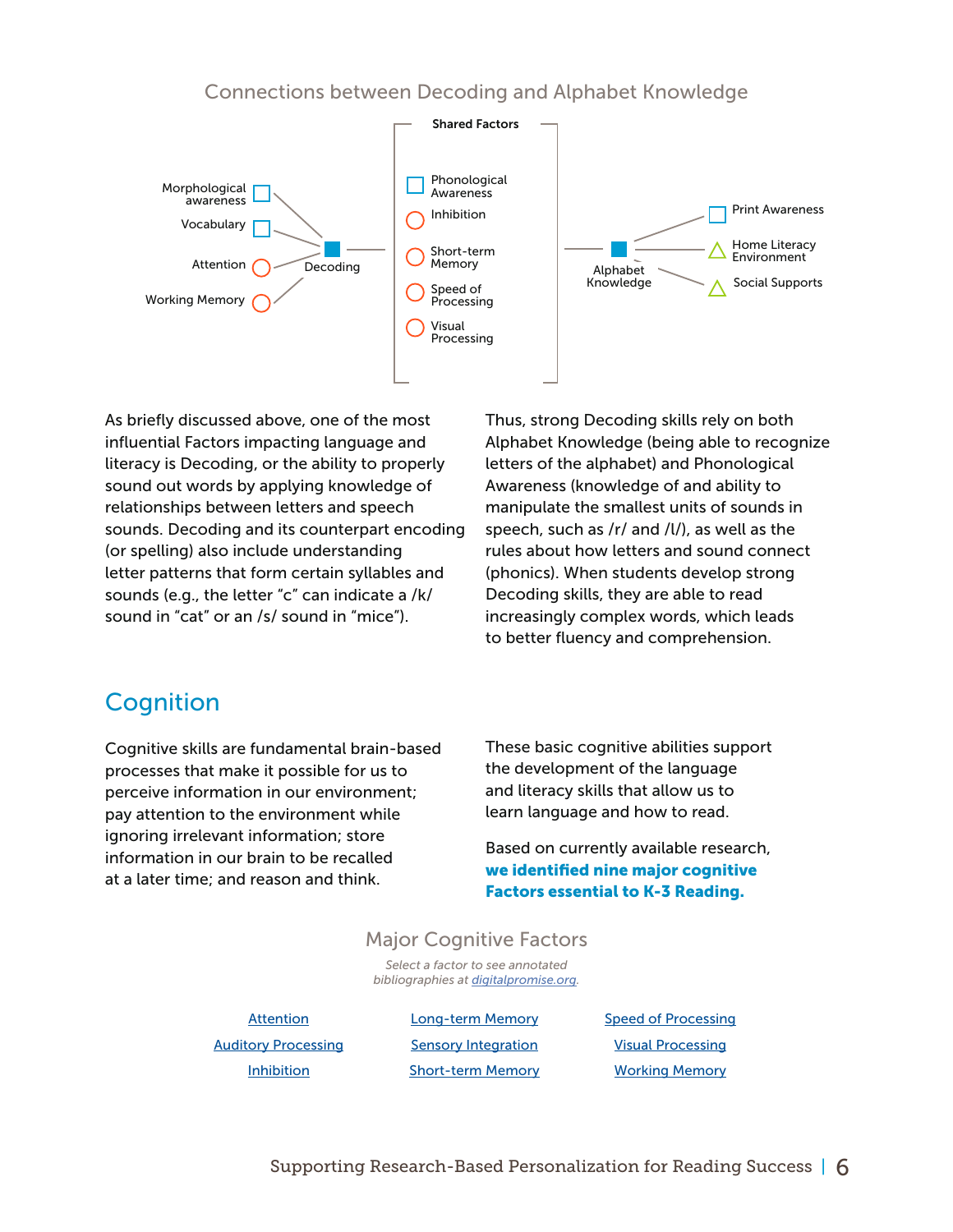

Attention skills are extremely important for learning to read because they help students focus on classroom activities and lessons. Attention is the ability to focus on important information in the environment. Inhibition, another cognitive Factor, supports Attention processes by helping students inhibit irrelevant information in the environment, such as the slight flicker of fluorescent lights or another student talking behind them. Inhibiting superfluous stimuli helps students concentrate on learning classroom lessons on reading and thoroughly comprehending text.

Attention skills can vary widely among students. Some students can attend to classroom material for extended periods of time, while others have attention difficulties. Understanding the research about the underlying learner differences in Attention can help developers and educators personalize for students' individual needs to help each student achieve their full potential in the classroom.

### Social Emotional Learning

Social emotional learning (SEL) involves both acquiring and applying knowledge about emotions. This then helps students learn to establish and maintain positive relationships with others by managing their own emotions and understanding how their behavior can impact the feelings of others. We identified four SEL Factors with the biggest impact on K-3 Reading based on currently available literature.

#### Social Emotional Learning Factors

*Select a factor to see annotated bibliographies at [digitalpromise.org](http://digitalpromise.org/initiative/learner-positioning-systems/k3-literacy-bibliography/).*

[Emotion](http://digitalpromise.org/initiative/learner-positioning-systems/k3-literacy-bibliography/social-emotional-learning/#emotion)

#### [Self-Regulation](http://digitalpromise.org/initiative/learner-positioning-systems/k3-literacy-bibliography/social-emotional-learning/#self-regulation)

**[Motivation](http://digitalpromise.org/initiative/learner-positioning-systems/k3-literacy-bibliography/social-emotional-learning/#motivation)** 

[Social Awareness and](http://digitalpromise.org/initiative/learner-positioning-systems/k3-literacy-bibliography/social-emotional-learning/#social-awareness)  [Relationship Skills](http://digitalpromise.org/initiative/learner-positioning-systems/k3-literacy-bibliography/social-emotional-learning/#social-awareness)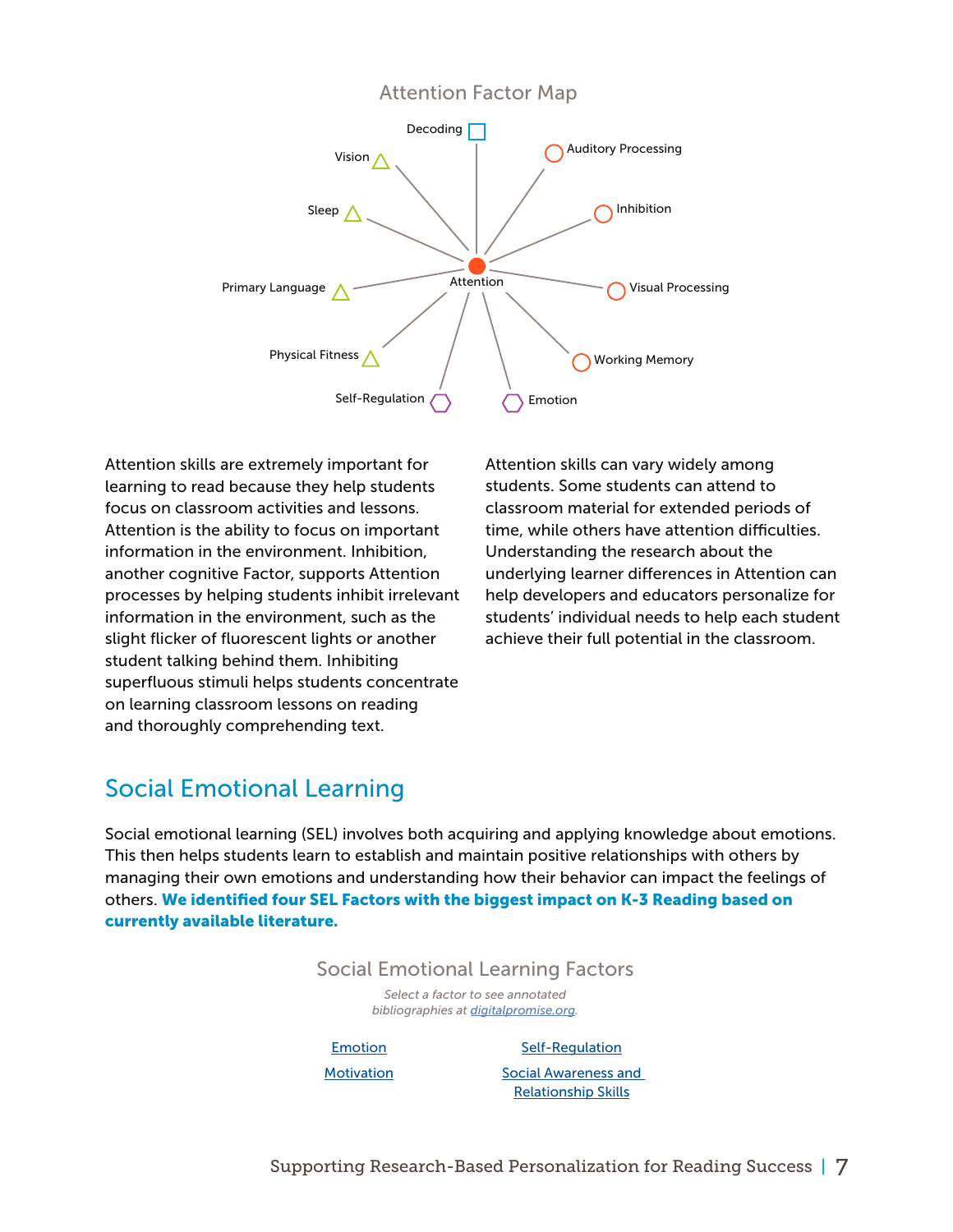Research has shown that implementing specific SEL curricula can help students develop stronger SEL skills that also improve academic performance, including learning to read.<sup>10</sup> Students with strong SEL skills often have improved attitudes, encounter less emotional distress, and display fewer conduct problems.11 Better SEL skills also can help students understand and manage emotions and resulting behaviors so they can focus better in school.



Research shows that Emotion is one of the most important SEL factors for K-3 readers.<sup>12</sup> Emotions are complex psychological states that result in physiological and psychological changes that influence behavior. Emotions can be positive, negative, or a mix of both. Students who have Emotional competence can identify and express their own Emotions and other people's Emotions and understand the consequences of Emotions.

Students may experience positive or negative Emotions that are tied to reading or to being in a classroom environment. For example, students who have reading anxiety find it difficult to focus on reading materials, which negatively impacts comprehension. $^{13}$  In contrast, when students read Emotionally compelling materials, this can help enhance their Attention skills, positively impacting comprehension.14

### Student Biographical Background

Many aspects of a student's background can influence language and literacy, cognitive, and SEL Factors. We identified ten important student biographical background Factors that should be considered when personalizing learning.

These Factors include different aspects of a student's physical well-being, as well as the environment in which the child is raised. For example, research demonstrates that being raised in a Safe environment; free of emotional

#### Student Biographical Background Factors

*Select a factor to see annotated bibliographies at [digitalpromise.org](http://digitalpromise.org/initiative/learner-positioning-systems/k3-literacy-bibliography/).*

- **[Hearing](http://digitalpromise.org/initiative/learner-positioning-systems/k3-literacy-bibliography/student-background-information/#health-hearing)** [Home Literacy](http://digitalpromise.org/initiative/learner-positioning-systems/k3-literacy-bibliography/student-background-information/#hle)  [Environment](http://digitalpromise.org/initiative/learner-positioning-systems/k3-literacy-bibliography/student-background-information/#hle) [Physical Fitness](http://digitalpromise.org/initiative/learner-positioning-systems/k3-literacy-bibliography/student-background-information/#health-physical-fitness) [Primary Language](http://digitalpromise.org/initiative/learner-positioning-systems/k3-literacy-bibliography/student-background-information/#primary-language) Safety - Physical & Mental
- **[Sleep](http://digitalpromise.org/initiative/learner-positioning-systems/k3-literacy-bibliography/student-background-information/#health-sleep)** [Social Supports](http://digitalpromise.org/initiative/learner-positioning-systems/k3-literacy-bibliography/student-background-information/#social-supports) **Socioeconomic** [Status \(SES\)](http://digitalpromise.org/initiative/learner-positioning-systems/k3-literacy-bibliography/student-background-information/#ses) **[Trauma](http://digitalpromise.org/initiative/learner-positioning-systems/k3-literacy-bibliography/student-background-information/#trauma)** [Vision](http://digitalpromise.org/initiative/learner-positioning-systems/k3-literacy-bibliography/student-background-information/#health-vision)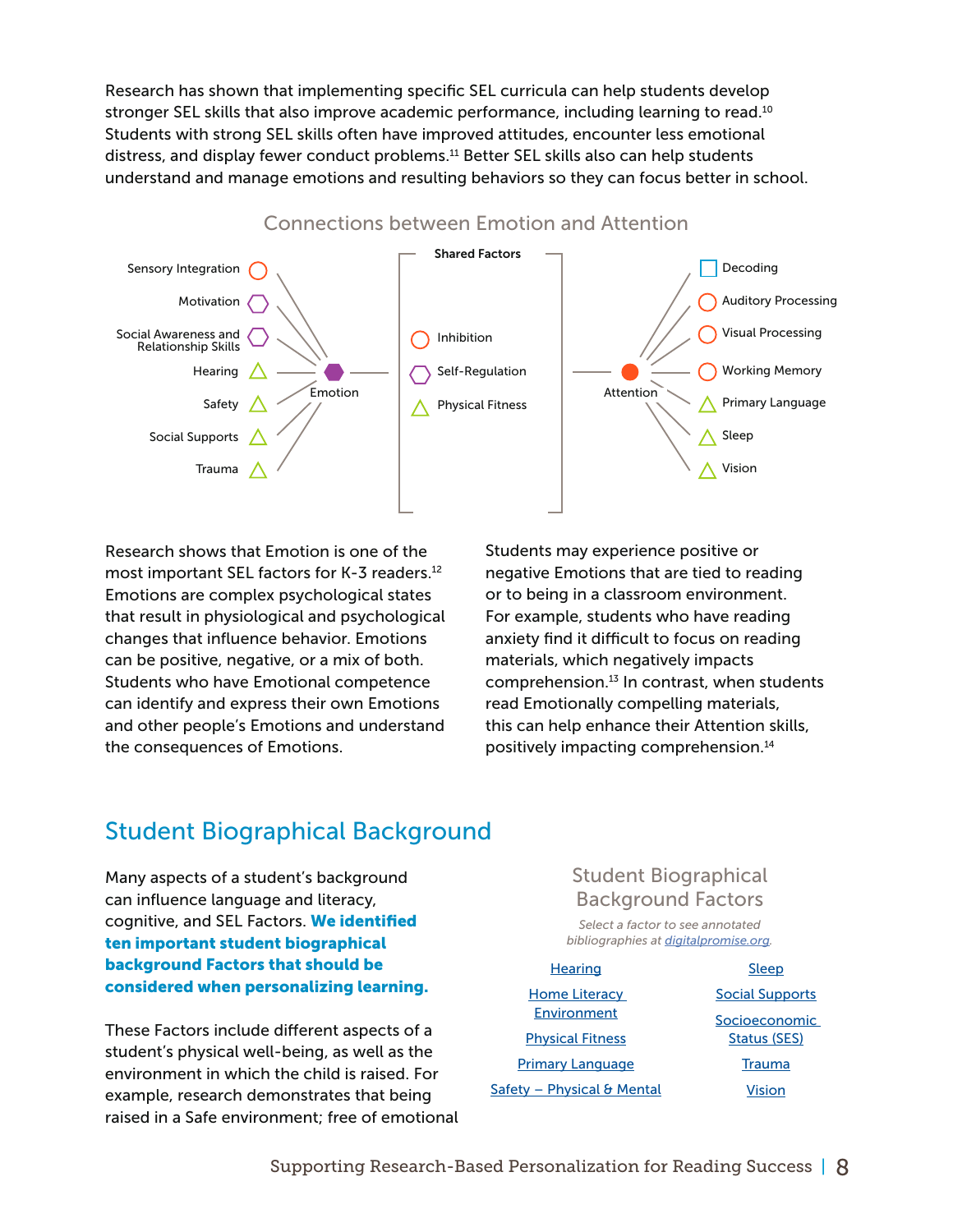distress and Trauma;<sup>16</sup> and with Social Supports from family, school, community, and friends<sup>17</sup> helps children thrive in school, including learning to read. Children who are raised in challenging environments will require additional supports to help them thrive in the classroom.

Furthermore students whose early literacy skills are nurtured by caregivers who read to them and provide ample access to reading materials before they enter school (e.g. children raised in a rich Home Literacy Environment) will more easily develop fundamental literacy skills once they enter kindergarten.18



#### Primary Language Factor Map

Another biographical Factor important to literacy development is a student's Primary Language – the language they have been exposed to from birth. Students whose Primary Language is different from their school's language have a unique profile that distinguishes them from their monolingual peers. Students who learn more than one language often have Cognitive advantages and will also often have more job opportunities and other advantages in the future.<sup>19</sup>

However, because they are learning multiple languages, they also typically acquire knowledge of Vocabulary and Syntax (i.e., grammar) in each language more slowly than children who know only one language.<sup>20</sup> With language and literacy support at home and in school, they can match and even surpass their monolingual peers.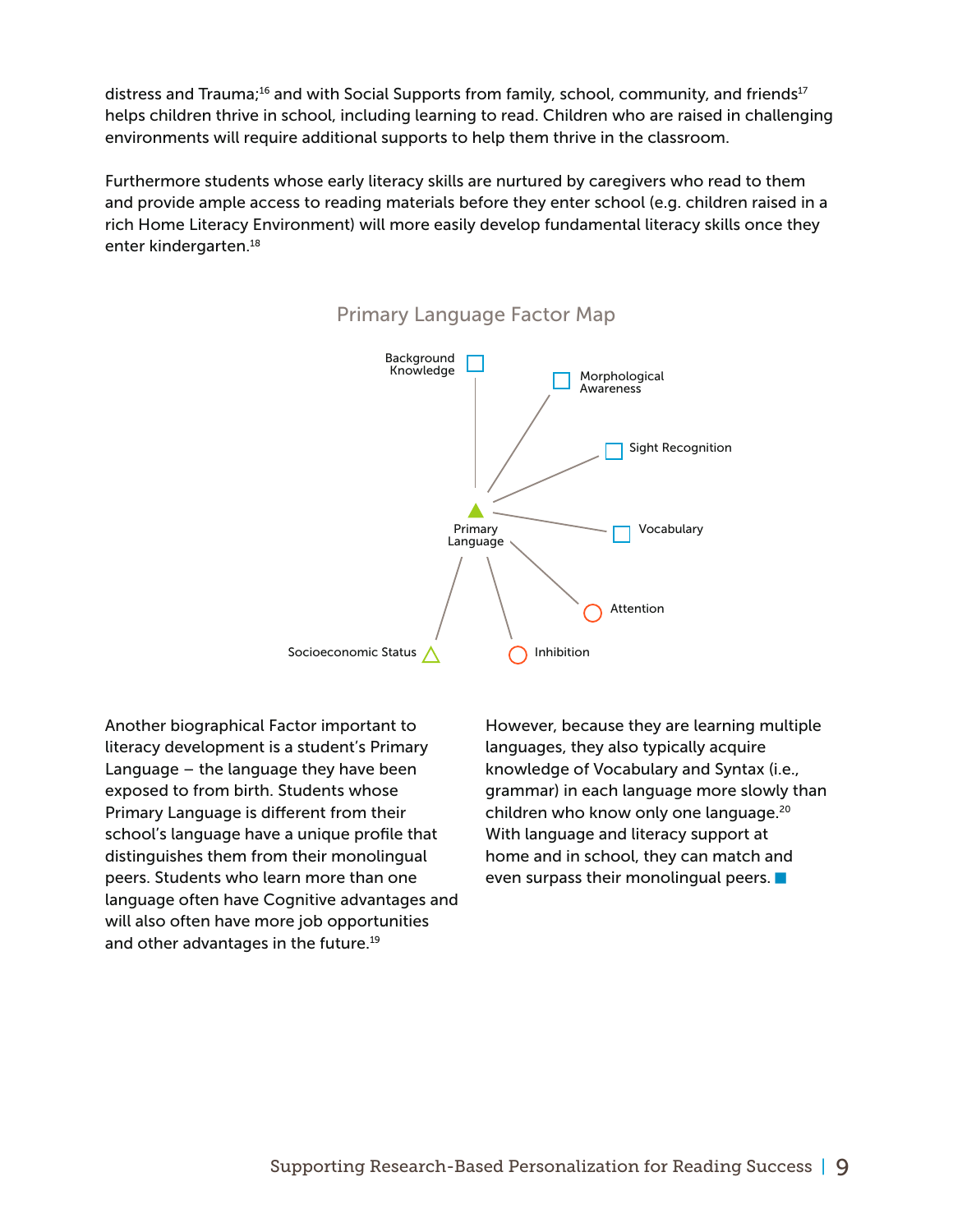# Exploring the Interactions among these Critical Factors

The previous sections described one Factor within each research area: Decoding (language and literacy), Attention (cognition), Emotion (SEL), and Primary Language (student biographical background). To briefly highlight how Factors across these four areas can impact and influence one another, this section explores the complex interactions between these four Factors.

First, students with good Emotional regulation skills are better able to manage their feelings, which leads to better Self-Regulation of their behaviors.21 When children are better able to control their Emotions and behaviors, they can focus their energy on paying Attention to classroom lessons. This in turn helps children develop early literacy skills because research has shown that students with lower Attention skills have difficulty concentrating on classroom lessons, which means they will often struggle to learn skills such as Alphabet Knowledge and Phonological Awareness, both important for Decoding.<sup>22</sup> Because Decoding is an essential initial step to reading fluency and comprehension, the combination of Emotional regulation and Attention skills can directly impact how well a student will learn to read.

Primary Language also interacts with these factors. Bilingual/multilingual children tend to have better Selective Attention (the ability to select and focus on pertinent information while ignoring irrelevant stimuli) than monolingual children.<sup>23</sup> Yet, bilingual/ multilingual children attending a school that teaches in a language other than their Primary Language will initially gain early literacy skills like Alphabet Knowledge more slowly than monolingual peers.

Thus, although bilingual/multilingual children develop some cognitive advantages, they will initially have difficulty learning to Decode a language that is not their Primary Language. Supporting these unique learners based on their specific needs will help them achieve the strongest reading skills possible.

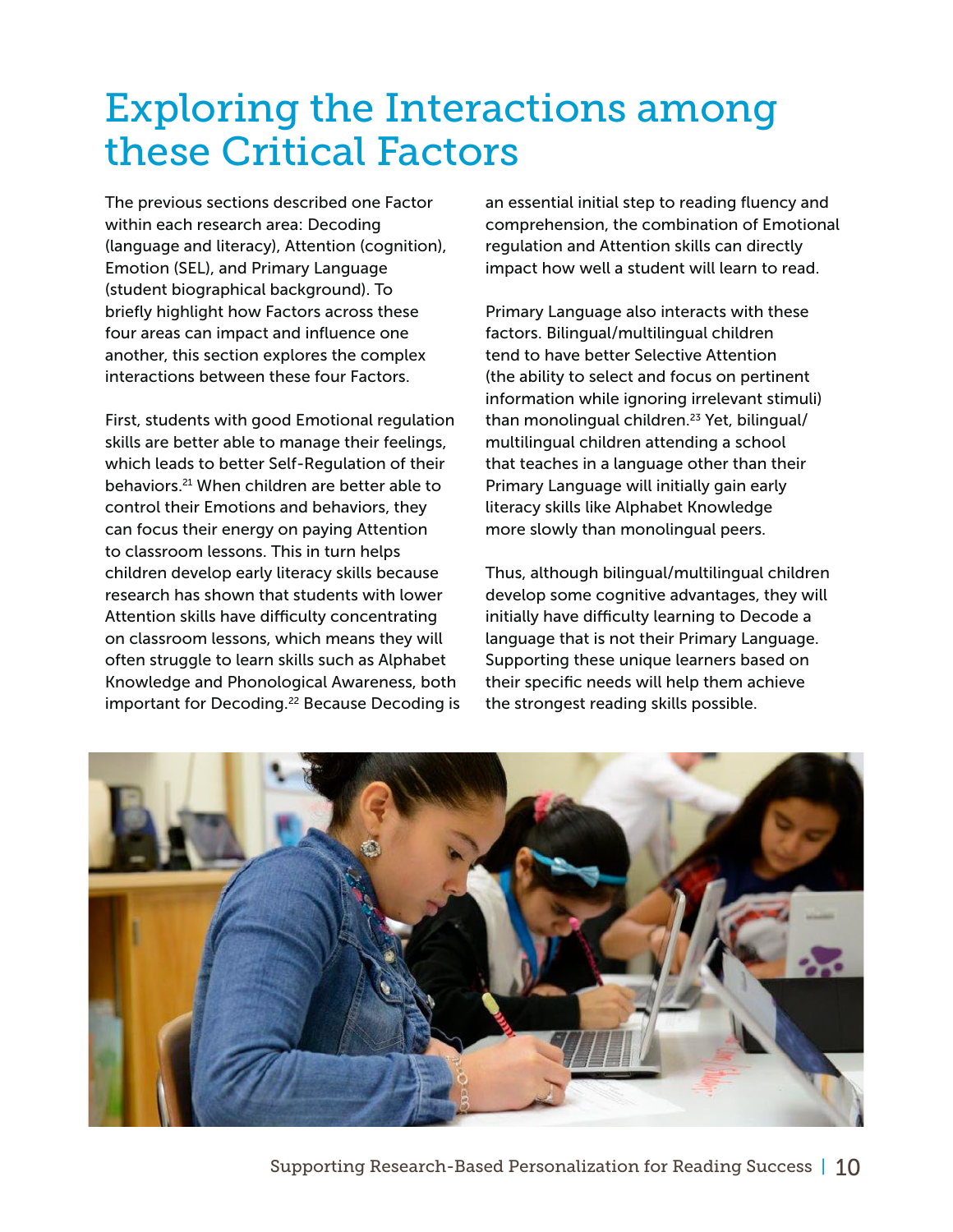Factor interactions can also shed light on formally diagnosed learning issues. Some students have variability that is categorized as developmental dyslexia, a reading difference that makes it hard for them to accurately Decode words due to difficulty discriminating letters and their corresponding sounds from one another. For example, many children with developmental dyslexia have difficulty discriminating among the individual sounds in words and blending sounds together to create meaningful words ( $b - a - t = bat$ ). While the exact underlying cause of developmental dyslexia is still unknown, research suggests variability in brain structure<sup>24</sup> and instruction likely contribute to difficulties with Decoding,<sup>25</sup>

and research has also indicated that difficulties with Phonological processing (an oral language Factor) are implicated in dyslexia.

Even within the the group of children categorized as having developmental dyslexia, individual variability is prevalent. Yet, efficient tools to help understand early strengths and weaknesses across these different Factors that underlie developmental dyslexia are not readily available in school classrooms. However, if developers and educators understand the research behind the different Factors critical to reading success, they can then personalize tools and curriculum to best support students based on their individual learner needs.

## Ongoing Research to Support All Areas of Learning

As part the LPS project, LPS researchers will continue to review the K-3 reading literature across each of these four research areas to ensure the most recent research is incorporated into the K-3 Reading Learner Model. We anticipate that the ongoing research review and new research by learning scientists will lead to the identification of additional Factors that we will add to the Model.

We also are engaging with people using the K-3 Reading Model for product design and curriculum development to help increase awareness of the myriad Factors that can impact literacy learning, as well as to build supports and products to address the vastly unique needs of each individual student.

We also plan to conduct research on whether and how product design and strategies based on these Factors impact learning trajectories to help develop new tools and strategies to best support learners.

In the meantime, we are expanding the LPS project to encompass other learning areas where personalization can benefit students. We are currently developing an early elementary Math Model, and we will continue expanding across other academic subjects and ages.

Ultimately, we will build LPS Learner Models across all ages and content areas to uncover what research tells us we should personalize in order to support the full diversity of learners.

To learn more about Learner Positioning Systems and to explore Learner Factors and the strategies to support them, visit [lps.digitalpromiseglobal.org](http://lps.digitalpromiseglobal.org) and request a password to access the site.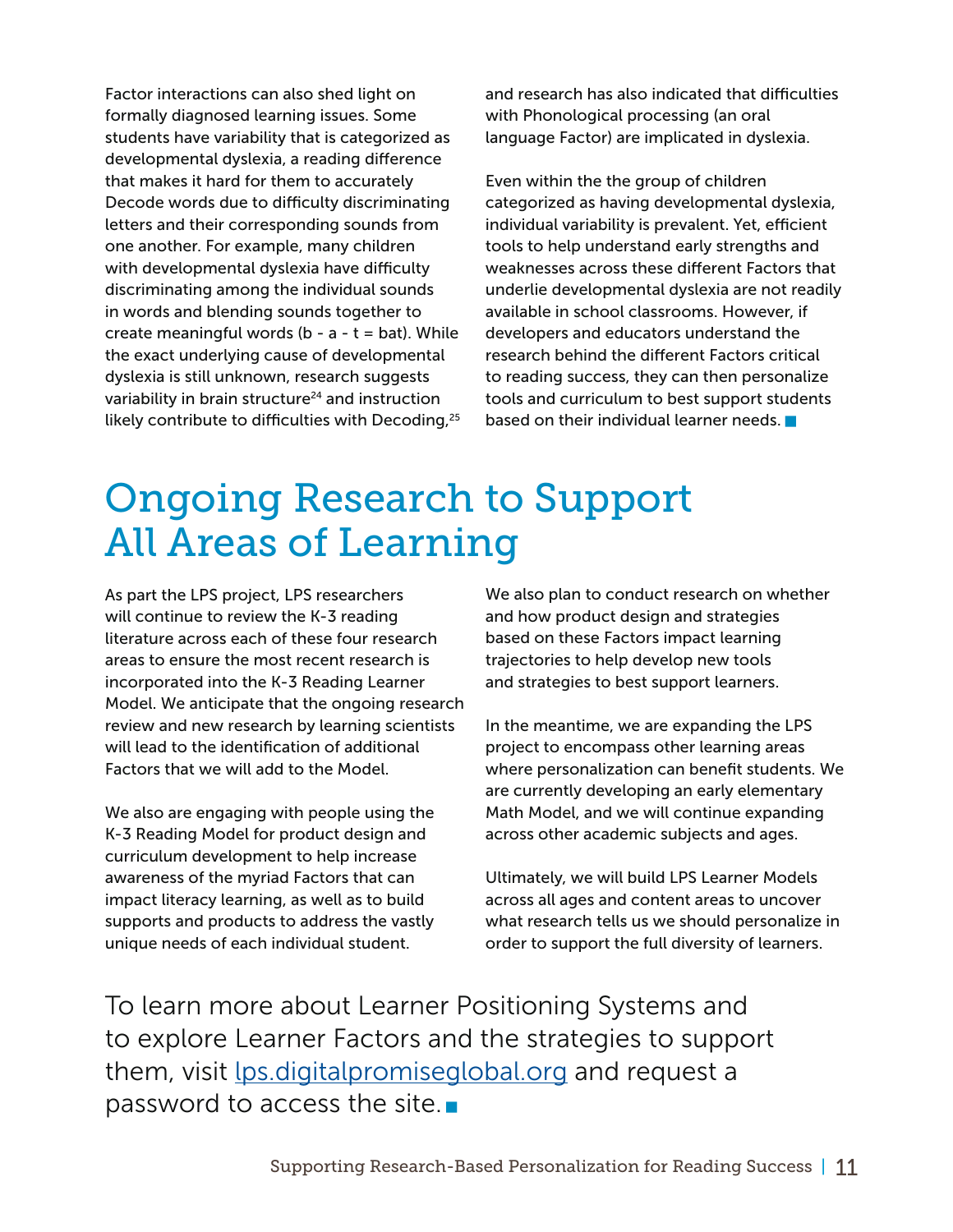# Endnotes

- 1 Pan, B. A., et al. (2005). Maternal correlates of growth in toddler vocabulary [production in low-income families.](https://dash.harvard.edu/bitstream/handle/1/13041209/Rowe%20CD_2005.pdf?sequence=1) *Child Development, 76*(4), 763-782.
- 2 Hoff, E. (2006). How social contexts support and shape language [development.](http://psy2.fau.edu/~hoff/2006%20Hoff%20Developmental%20Review.pdf) *Developmental Review, 26*(1), 55-88.
- **3** Lonigan, C. J., & Shanahan, T. (2009). Developing early literacy: Report of the National [Early Literacy Panel, Executive Summary: A scientific synthesis of early literacy](http://files.eric.ed.gov/fulltext/ED508381.pdf)  [development and implications for intervention](http://files.eric.ed.gov/fulltext/ED508381.pdf). *National Institute for Literacy*.
- 4 Fuchs, L. S., et al. (2001). Oral reading fluency as an indicator of reading competence: A [theoretical, empirical, and historical analysis](http://eyebooks.demicon.ru/files/1236786045.pdf). *Scientific Studies of Reading, 5*(3), 239-256.
- 5 Ibid.
- 6 Cain, K., et al. (2001). [Comprehension skill, inference-making ability, and](https://pdfs.semanticscholar.org/f6ca/50b7d274cb52e4d61f040c22691fc993b16d.pdf)  [their relation to knowledge](https://pdfs.semanticscholar.org/f6ca/50b7d274cb52e4d61f040c22691fc993b16d.pdf). *Memory & Cognition, 29*(6), 850-859.
- **7** Connor, C. M. (2016). A lattice model of the development of reading [comprehension](http://onlinelibrary.wiley.com/doi/10.1111/cdep.12200/abstract?systemMessage=Wiley+Online+Library+will+be+unavailable+on+Saturday+01st+July+from+03.00-09.00+EDT+and+on+Sunday+2nd+July+03.00-06.00+EDT+for+essential+maintenance.++Apologies+for+the+inconvenience.). *Child Development Perspectives, 10*(4), 269-274.
- 8 Van Leeuwen, B., & Van Leeuwen-Li, J. (2014). Education since 1820. In Van Zanden, J. L. et al. (Eds). *[How was life? Global well-being since 1820](http://englishbulletin.adapt.it/wp-content/uploads/2014/10/oecd_2_10_2014.pdf)* (pp. 88-100). Paris, France: OECD Publishing.
- 9 UNESCO Institute for Statistics. (2013). *[Adult and youth literacy](http://www.uis.unesco.org/literacy/Documents/fs26-2013-literacy-en.pdf)* (September 2013, No. 26).
- **10** Kumschick, I. R., et al. (2014). READING and FEELING: The effects of a literature-based [intervention designed to increase emotional competence in second and third graders.](https://www.ncbi.nlm.nih.gov/pmc/articles/PMC4267422/) *Frontiers in Psychology*, 5, 1448; Payton, J. W., et al. (2008). *[Positive impact of social and emotional](http://www.casel.org/wp-content/uploads/2016/08/PDF-4-the-positive-impact-of-social-and-emotional-learning-for-kindergarten-to-eighth-grade-students-executive-summary.pdf)  [learning for kindergarten to eighth-grade students: Findings from three scientific reviews](http://www.casel.org/wp-content/uploads/2016/08/PDF-4-the-positive-impact-of-social-and-emotional-learning-for-kindergarten-to-eighth-grade-students-executive-summary.pdf)  [\(Technical Report\)](http://www.casel.org/wp-content/uploads/2016/08/PDF-4-the-positive-impact-of-social-and-emotional-learning-for-kindergarten-to-eighth-grade-students-executive-summary.pdf)*. Chicago: Collaborative for Academic, Social, and Emotional Learning.
- **11** Jones, D. E., et al. (2015). Early social-emotional functioning and public [health: The relationship between kindergarten social competence and future](https://www.ncbi.nlm.nih.gov/pmc/articles/PMC4605168/)  [wellness](https://www.ncbi.nlm.nih.gov/pmc/articles/PMC4605168/). *American Journal of Public Health, 105*(11), 2283-2290.
- 12 Blair, C. (2002). School readiness: Integrating cognition and emotion in a neurobiological [conceptualization of children's functioning at school entry](http://jenni.uchicago.edu/Spencer_Conference/Representative%20Papers/Blair%20-%20AmPsych.pdf). *American Psychologist, 57*(2), 111-127; Rhoades, B. L., et al. (2011). [Examining the link between preschool](http://developingemotionalintelligence.weebly.com/uploads/1/5/7/5/15751280/social_competence_and_first_grade_success.pdf)  [social–emotional competence and first grade academic achievement: The role](http://developingemotionalintelligence.weebly.com/uploads/1/5/7/5/15751280/social_competence_and_first_grade_success.pdf)  [of attention skills.](http://developingemotionalintelligence.weebly.com/uploads/1/5/7/5/15751280/social_competence_and_first_grade_success.pdf) *Early Childhood Research Quarterly, 26*(2), 182-191.
- 13 Tsovili, T. D. (2004). The relationship between language teachers' attitudes and the statetrait anxiety of adolescents with dyslexia. *Journal of Research in Reading, 27*(1), 69–86.
- 14 Wigfield, A., et al. (2008). Role of reading engagement in mediating effects of reading [comprehension instruction on reading outcomes.](http://www.corilearning.com/research-publications/2008_wigfield_guthrie_etal.pdf) *Psychology in the Schools, 45*(5), 432-445.
- 15 Aikens, N. L., & Barbarin, O. (2008). Socioeconomic differences in reading [trajectories: The contribution of family, neighborhood, and school contexts.](https://eric.ed.gov/?id=EJ796347) *Journal of Educational Psychology, 100*(2), 235-251; Gietz, C., & McIntosh, K. (2011). [Relations between student perceptions of their school environment and academic](http://journals.sagepub.com/doi/abs/10.1177/0829573514540415)  [achievement](http://journals.sagepub.com/doi/abs/10.1177/0829573514540415). *Canadian Journal of School Psychology, 29*(3), 161-176.